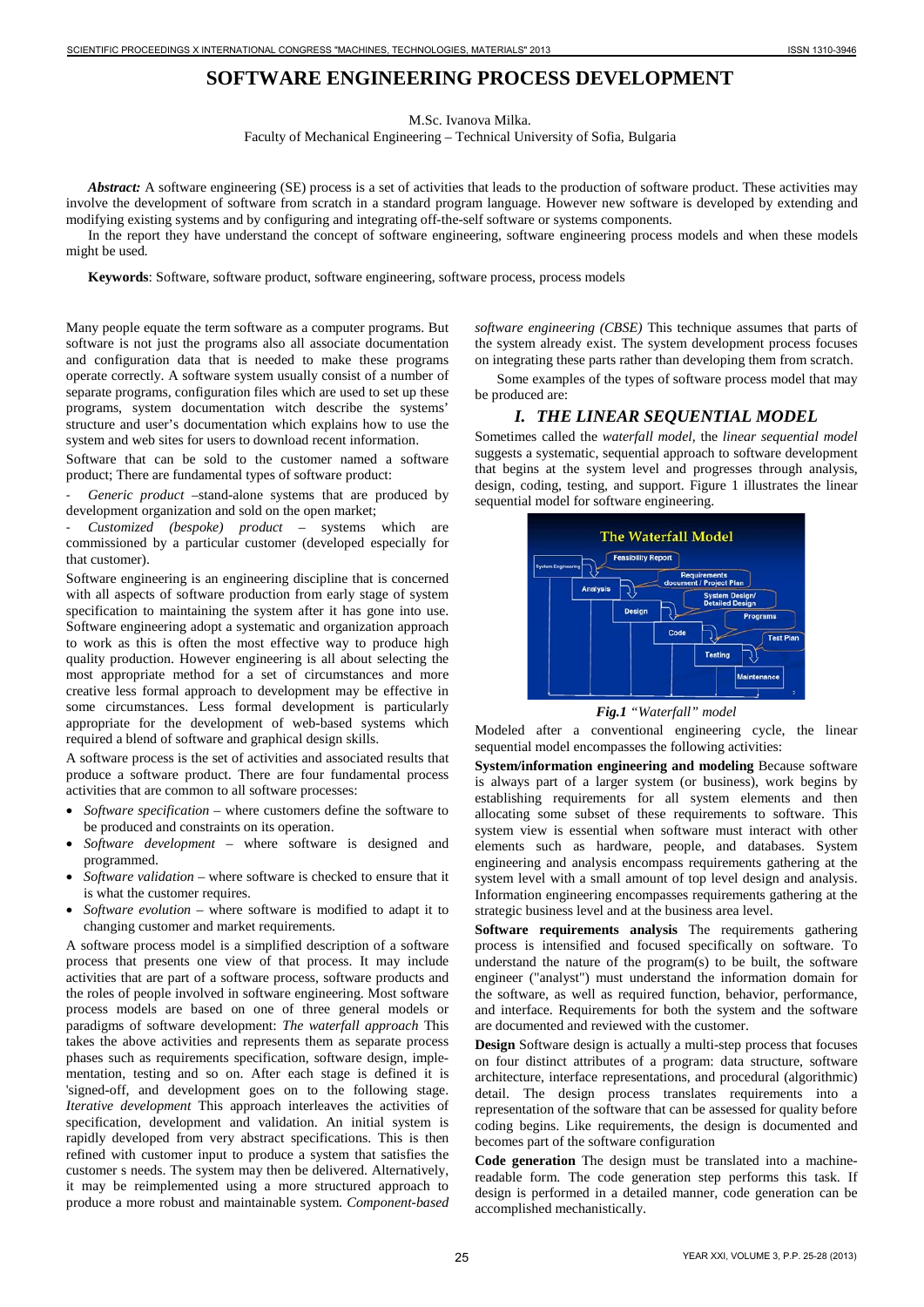**Testing** Once code has been generated, program testing begins. The testing process focuses on the logical internals of the software, ensuring that all statements have been tested, and on the functional externals, that is, conducting tests to uncover errors and ensure that defined input will produce actual results that agree with required results.

**Support** Software will undoubtedly undergo change after it is delivered to the customer (a possible exception is embedded software). Change will occur because errors have been encountered, because the software must be adapted to accommodate changes in its external environment (e.g., a change required because of a new operating system or peripheral device), or because the customer requires functional or performance enhancements. Software support/maintenance reapplies each of the preceding phases to an existing program rather than a new one.

The linear sequential model is the oldest and the most widely used paradigm for software engineering. Among the problems that are sometimes encountered when the linear sequential model is applied are:

- Real projects rarely follow the sequential flow that the model proposes. Although the linear model can accommodate iteration, it does so indirectly. As a result, changes can cause confusion as the project team proceeds.
- It is often difficult for the customer to state all requirements explicitly. The linear sequential model requires this and has difficulty accommodating the natural uncertainty that exists at the beginning of many projects.
- The customer must have patience. A working version of the program(s) will not be available until late in the project timespan. A major blunder, if undetected until the working program is reviewed, can be disastrous.

Each of these problems is real. However, the classic life cycle paradigm has a definite and important place in software engineering work. It provides a template into which methods for analysis, design, coding, testing, and support can be placed. The classic life cycle remains a widely used procedural model for software engineering. While it does have weaknesses, it is significantly better than a haphazard approach to software development

### *II. PROTOTYPING MODELS*

The prototyping paradigm (Figure 2) begins with requirements gathering. Developer and customer meet and define the overall objectives for the software, identify whatever requirements are known, and outline areas where further definition is mandatory A "quick design" then occurs The quick design focuses on a representation of those aspects of the software that will be visible to the customer/user (e g , input approaches and output formats) The quick design leads to the construction of a prototype I he prototype) is evaluated by the customer/user and used to refine requirements tor the software to be developed Iteration occurs as the prototype is tuned to satisfy the needs of I ho customer, while at the same time enabling the developer to better understand what needs to ho done



*Fig.2 Prototyping model*

Ideally, the prototype serves as a mechanism for identifying software requirements II a working prototype is built, the developer attempts to use existing program fragments or applies tools (e.g., report generators, window managers) that enable working programs to lie generated quickly



*Fig. 3 Evolutionary prototyping model*

The prototype can serve as "the first system." The one that Brooks recommends we throw away. But this may be an idealized view. It is true that both customers and developers like the prototyping paradigm. Users get a feel for the actual system and developers get to build something immediately. Yet, prototyping can also be problematic for the following reason:

- The customer sees what appears to be a working version of the software, unaware that the prototype is held together "with chewing gum and baling wire," unaware that in the rush to get it working no one has considered overall software quality or longterm maintainability When informed that the product must be rebuilt so that high levels of quality can be maintained, the customer cries foul and demands that "a few fixes" be applied to make the prototype a working product. Too often, software development management relents
- The developer often makes implementation compromises in order to get a prototype working quickly. An inappropriate operating system or programming language may be used simply because it is available and known; an inefficient algorithm may be implemented simply to demonstrate capability. After a time, the developer may become familiar with these choices and forget all the reasons why they were inappropriate. The less-than-ideal choice has now become an integral part of the system.

Although problems can occur, prototyping can be an effective paradigm for software engineering. The key is to define the rules of the game at the beginning; that is, the customer and developer must both agree that the prototype is built to serve as a mechanism for defining requirements. It is then discarded (at least in part) and the actual software is engineered with an eye toward quality and maintainability.

# *III. RAD MODEL*

Rapid application development (RAD) is an incremental software development process model that emphasizes an extremely short development cycle. The RAD model is a "highspeed" adaptation of the linear sequential model in which rapid development is achieved by using component-based construction If requirements are well understood and project scope is constrained, the RAD process enables a development team to create a "fully functional system" within very short time periods (e.g., 60 to 90 days). Used primarily for information systems applications, the RAD approach encompasses the following phases :



*Fig. 4 RAD model*

**Business modeling** The information flow among business functions is modeled in a way that answers the following questions: What information drives the business process? What information is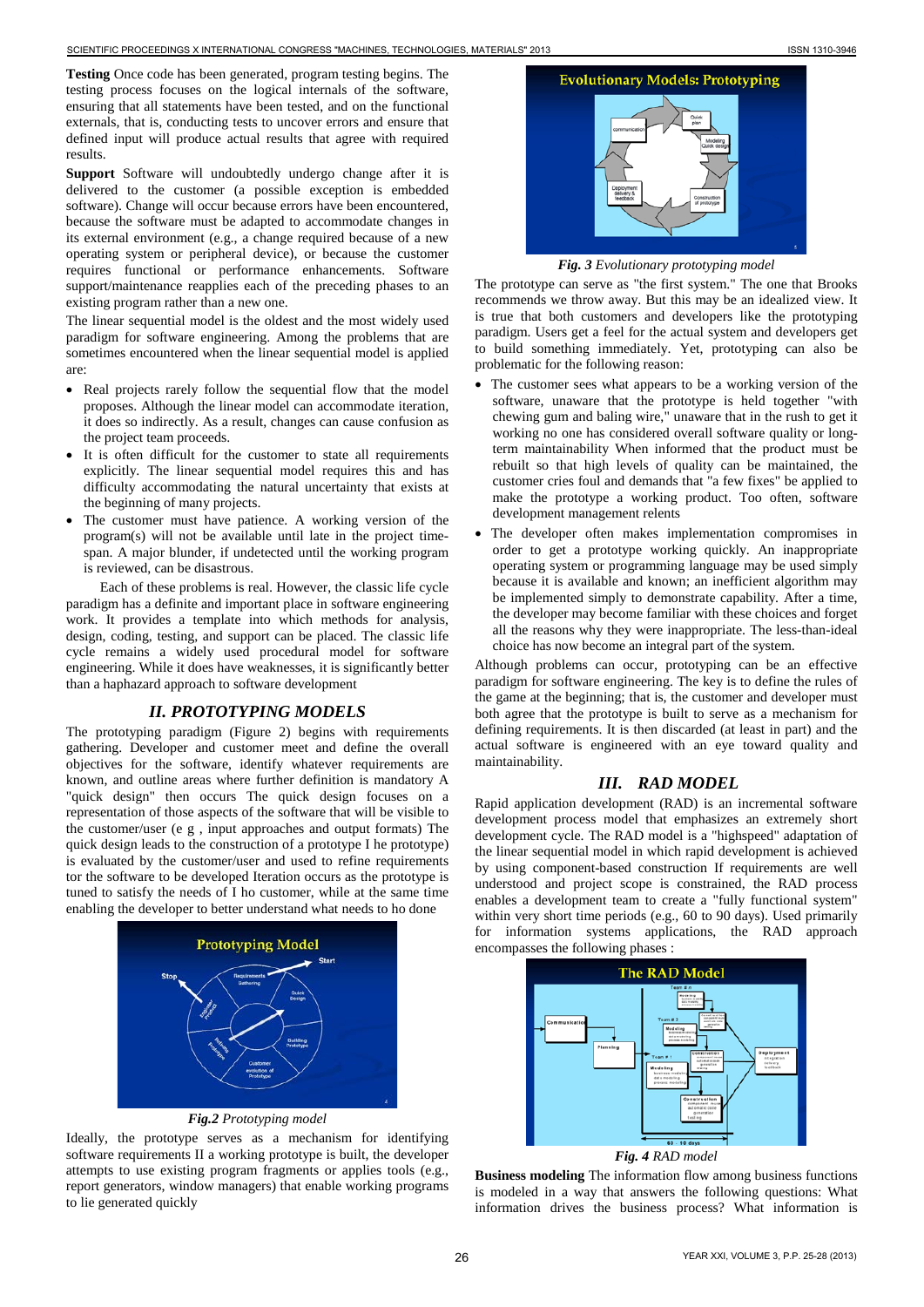generated? Who generates it? Where does the information go? Who processes it?

**Data modeling** The information flow defined as part of the business modeling phase is refined into a set of data objects that are needed to support the business The characteristics (called attributes) of each object are identified and the relationships between these objects defined.

**Process modeling** The data objects defined in the data modeling phase are transformed to achieve the information flow necessary to implement a business function. Processing descriptions are created for adding, modifying, deleting, or retrieving a data object.

**Application generation** RAD assumes the use of fourth generation techniques. Rather than creating software using conventional third generation programming languages the RAD process works to reuse existing program components (when possible) or create reusable components (when necessary). In all cases, automated tools are used to facilitate construction of the software.

**Testing and turnover** Since the RAD process emphasizes reuse, many of the program components have already been tested. This reduces overall testing time. However, new components must be tested and all interfaces must be fully exercised.

If a business application can be modularized in a way that enables each major function to be completed in less than three months (using the approach described previously), it is a candidate for RAD. Each major function can be addressed by a separate RAD team and then integrated to form a whole.



*Fig. 5 Evolutionary RAD model*

Like all process models, the RAD approach has drawbacks :

• For large but scalable projects, RAD requires sufficient human resources to create the right number of RAD teams.

• RAD requires developers and customers who are committed to the rapid-fire activities necessary to get a system complete in a much abbreviated time frame. If commitment is lacking from either constituency, RAD projects will fail

• Not all types of applications are appropriate for RAD If a system cannot be properly modularized, building the components necessary for RAD will be problematic. If high performance is an issue and performance is to be achieved through tuning the interfaces to system components, the RAD approach may not work.

• RAD is not appropriate when technical risks are high. This occurs when a new application makes heavy use of new technology or when the new software requires a high degree of interoperability with existing computer programs.

## *IV. THE EVOLUTIONARY SOFTWARE PROCESS MODEL*

Evolutionary models are iterative. They are characterized in a manner that enables software engineers to develop increasingly more complete versions of the software.

### **The Incremental Model**

The **incremental model** combines elements of the linear sequential model (applied repetitively) with the iterative philosophy of prototyping. The incremental model applies linear sequences in a staggered fashion as calendar time progresses. Each linear sequence produces a deliverable "increment" of the software. It should be noted that the process flow for any increment can incorporate the prototyping paradigm. When an incremental model is used, the first

increment is often a **core product.** That is, basic requirements are addressed but many supplementary features (some known, others unknown) remain undelivered The core product is used by the customer (or undergoes detailed review). As a result of use and/or evaluation, a plan is developed for the next increment. The plan addresses the modification of the core product to better meet the needs of the customer and the delivery of additional features and functionality. This process is repeated following the delivery of each increment, until the complete product is produced



*Fig. 6 Incremental model*

The incremental model focuses on the delivery of an operational product with each increment. Early increments are stripped down versions of the final product, but they do provide capability that serves the user and also provide a platform for evaluation by the user.

### *The Spiral Model*

The **spiral model** is an evolutionary software process model that couples the iterative nature of prototyping with the controlled and systematic aspects of the linear sequential model. It provides the potential for rapid development of incremental versions of the software. Using the spiral model, software is developed in a series of incremental releases. During early iterations, the incremental release might be a paper model or prototype. During later iterations, increasingly more complete versions of the engineered system are produced.

A spiral model is divided into a number of framework activities, also called **task regions.** Typically, there are between three and six task regions. Figure 2.8 depicts a spiral model that contains six task regions:

**•Customer communication** tasks required to establish effective communication between developer and customer.

**•Planning** tasks required to define resources, timelines, and other project related information.

**•Risk analysis** tasks required to assess both technical and management risks.

**•Engineering** tasks required to build one or more representations of the application

**•Construction and release** tasks required to construct, test, install, and provide user support (e.g., documentation and training).



*Fig.7 Spiral model*

Each of the regions is populated by a set of work tasks, called a **task set,** that are adapted to the characteristics of the project to be undertaken. For small projects, the number of work tasks and their formality is low. For larger, more critical projects, each task region